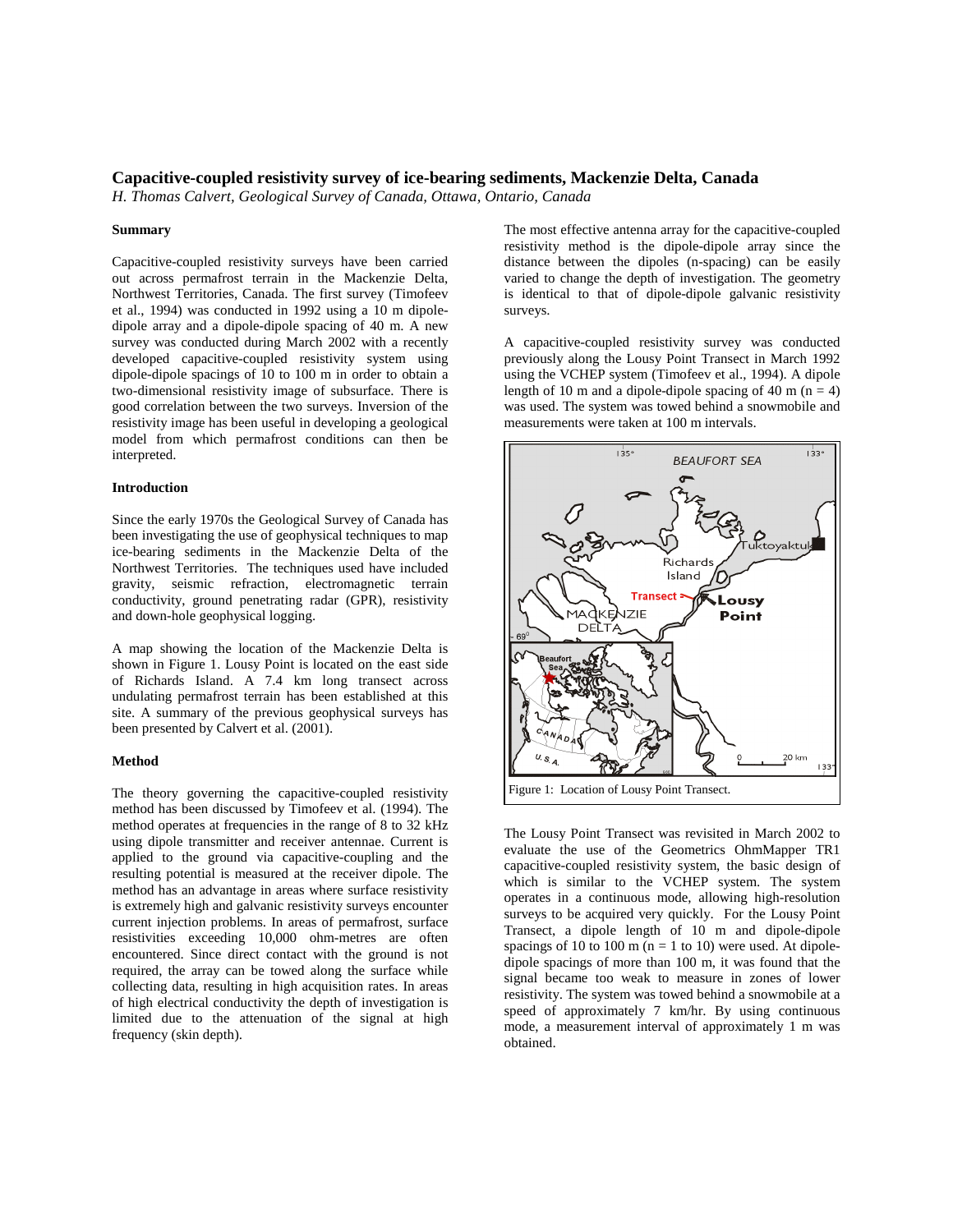## **Capacitive-coupled resistivity survey**



VCHEP (10 m dipoles,  $n = 4$ ).

# **Results**

A comparison of the apparent resistivity profiles at a dipole-dipole spacing of 40 m for the VCHEP and OhmMapper systems is shown in Figure 2. There is good correlation between the profiles. High resistivity zones correspond to ground with massive ice or high ice content. The smaller sample interval in the 2002 survey indicates that there is significant lateral variation along the profile. The profile for the EM34-4 40 m horizontal dipole survey, which was also conducted in 1992, does not appear to be able to resolve the extremely high resistivities encountered.

The capacitive-coupled resistivity data set collected during the March 2002 survey was processed with the twodimensional resistivity inversion software RES2DINV that uses the method described by Loke and Barker (1996). The measurements were re-sampled to provide a data set with a 10 m station interval before processing. The resulting measured apparent resistivity pseudosection, calculated apparent resistivity pseudosection and model resistivity with topography are shown in Figure 3. The vertical exaggeration for the topography section is 10 times. The east end of the section is on the bank of the Mackenzie River where saline sediments have been encountered. The good correlation between the measured and calculated apparent resistivity pseudosections indicates a reasonably fitting model. The high resistivity zones occur in areas with massive ground ice or greater than 30 percent ice content. The low resistivity zones correspond to areas where permafrost has thawed. Measurements with dipole-dipole spacings of greater than 60 m were not acquired in the zone from –3800 to –3200 due to high signal attenuation in the area of lower resistivity.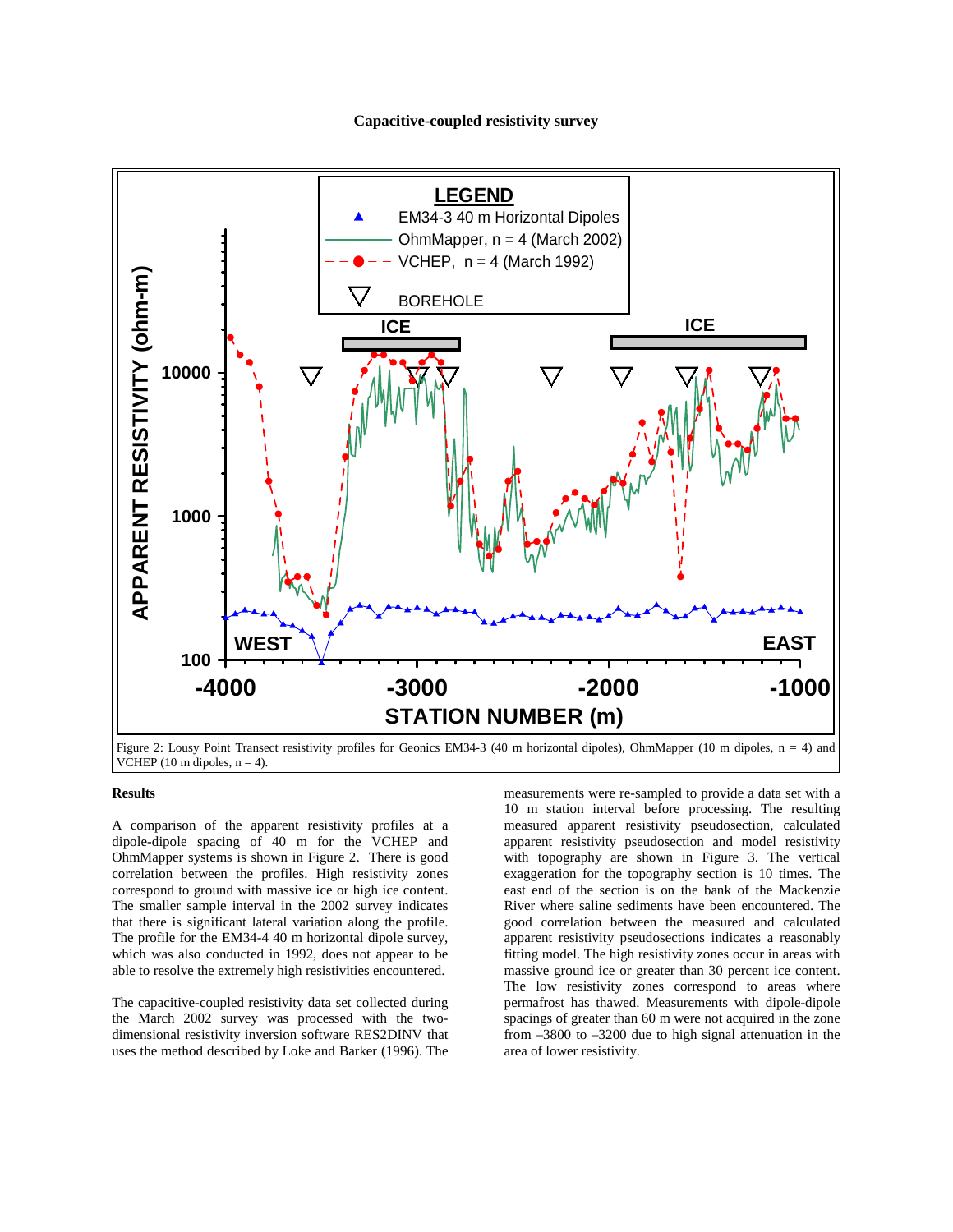

# **Capacitive-coupled resistivity survey**